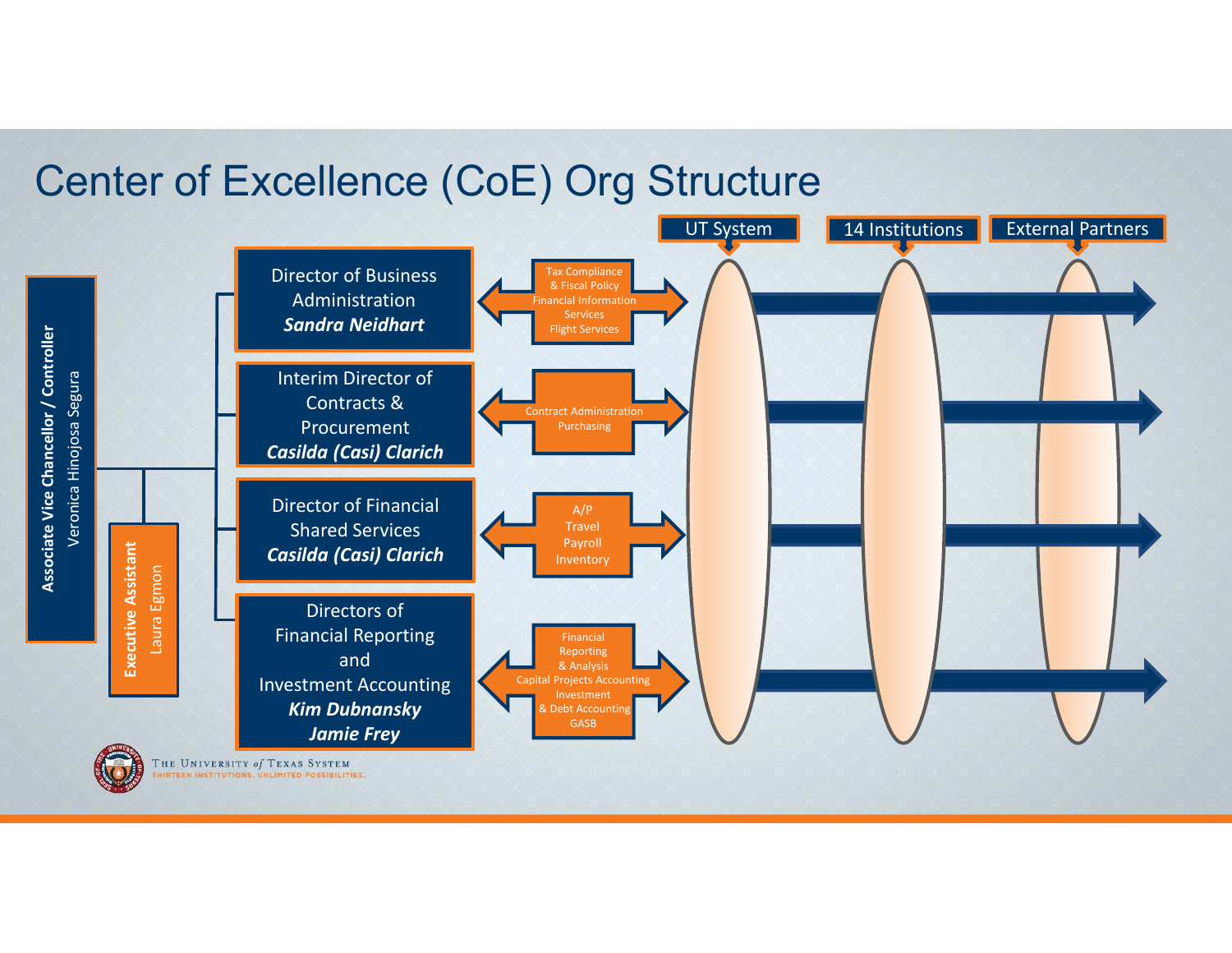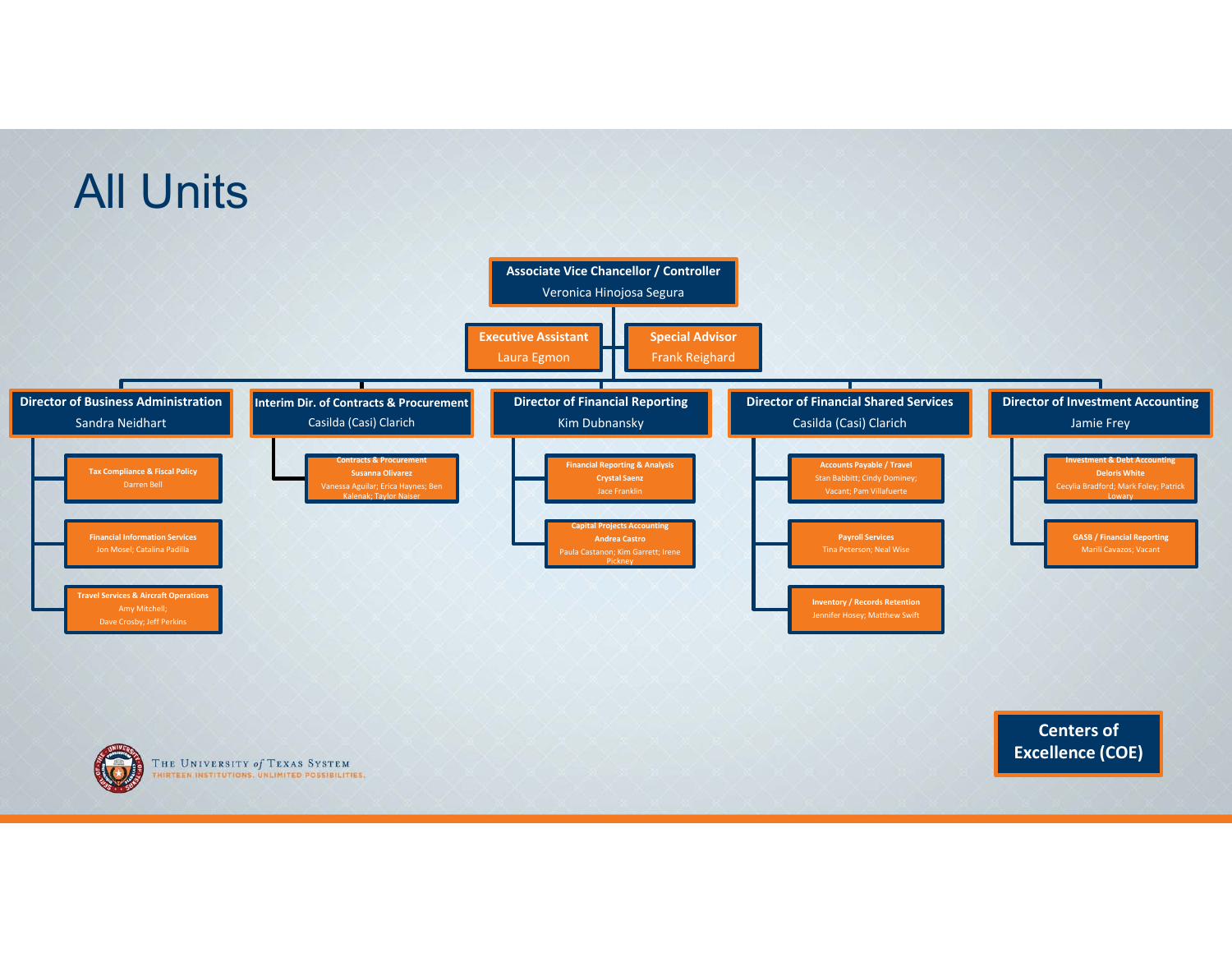## Business Administration





THE UNIVERSITY of TEXAS SYSTEM **RTEEN INSTITUTIONS. UNLIMITED POSSIBILITIES**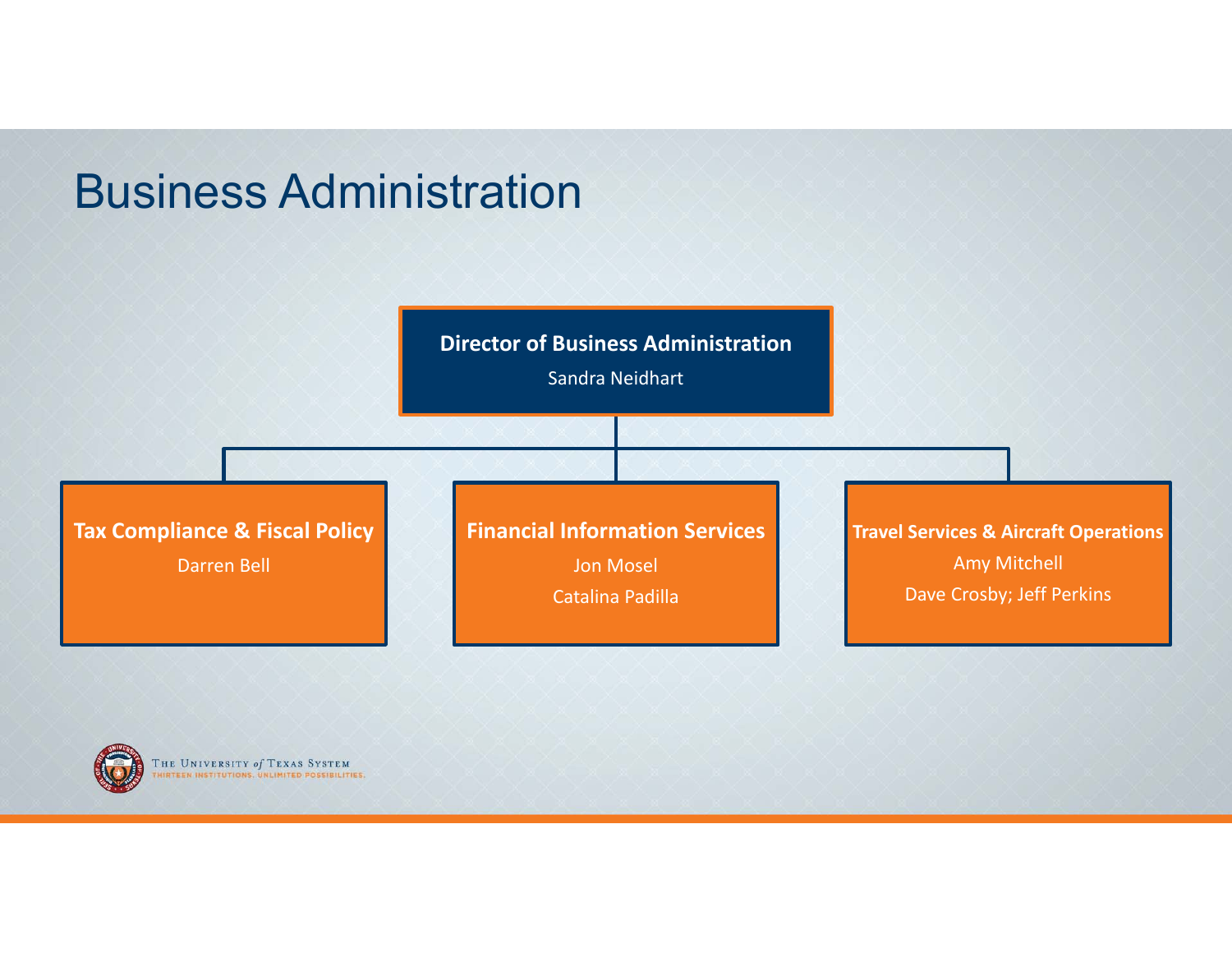## Contracts & Procurement



THE UNIVERSITY of TEXAS SYSTEM **RTEEN INSTITUTIONS. UNLIMITED POSSIBILITIES**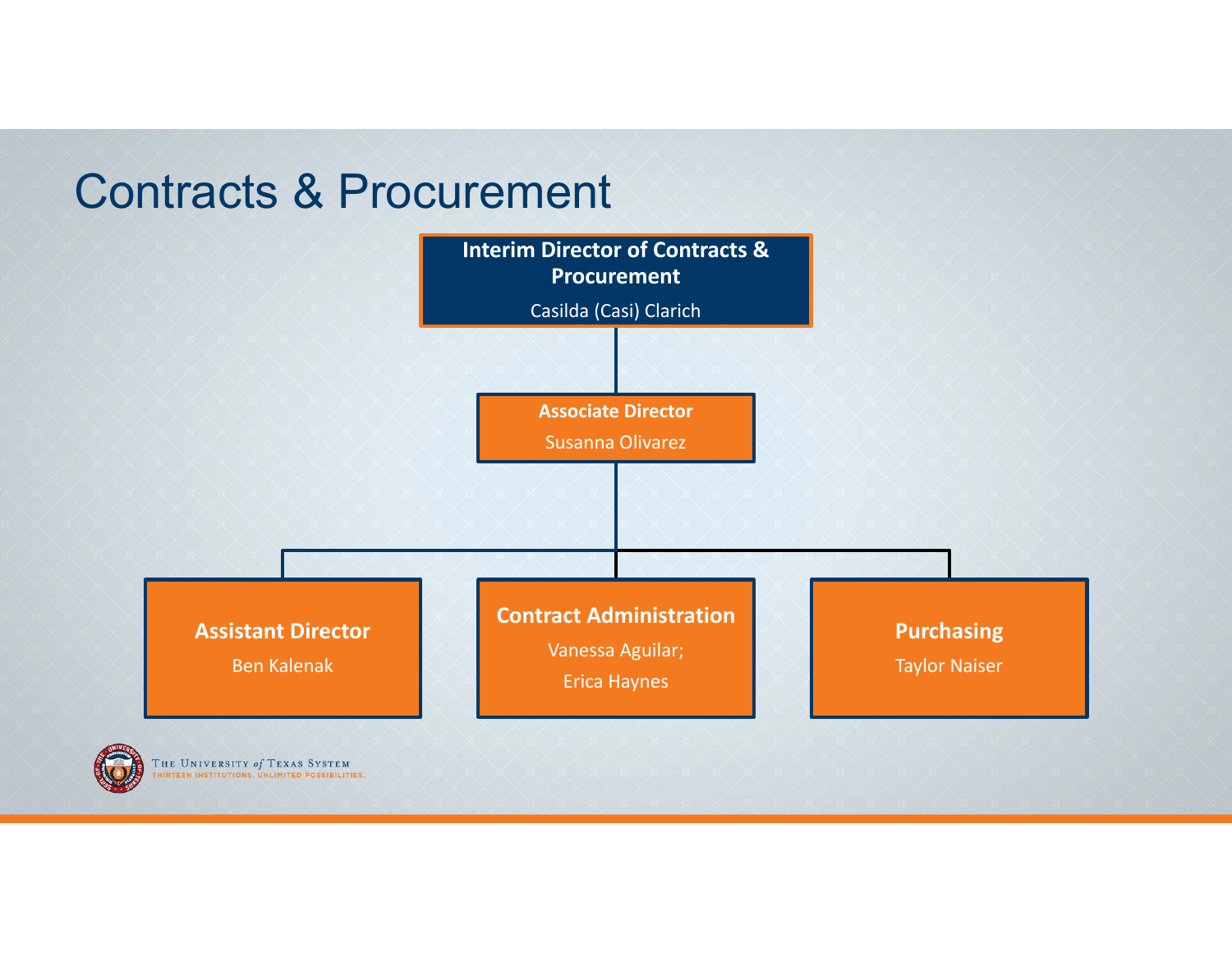# Financial Reporting





THE UNIVERSITY of TEXAS SYSTEM **IRTEEN INSTITUTIONS. UNLIMITED POSSIBILITIES**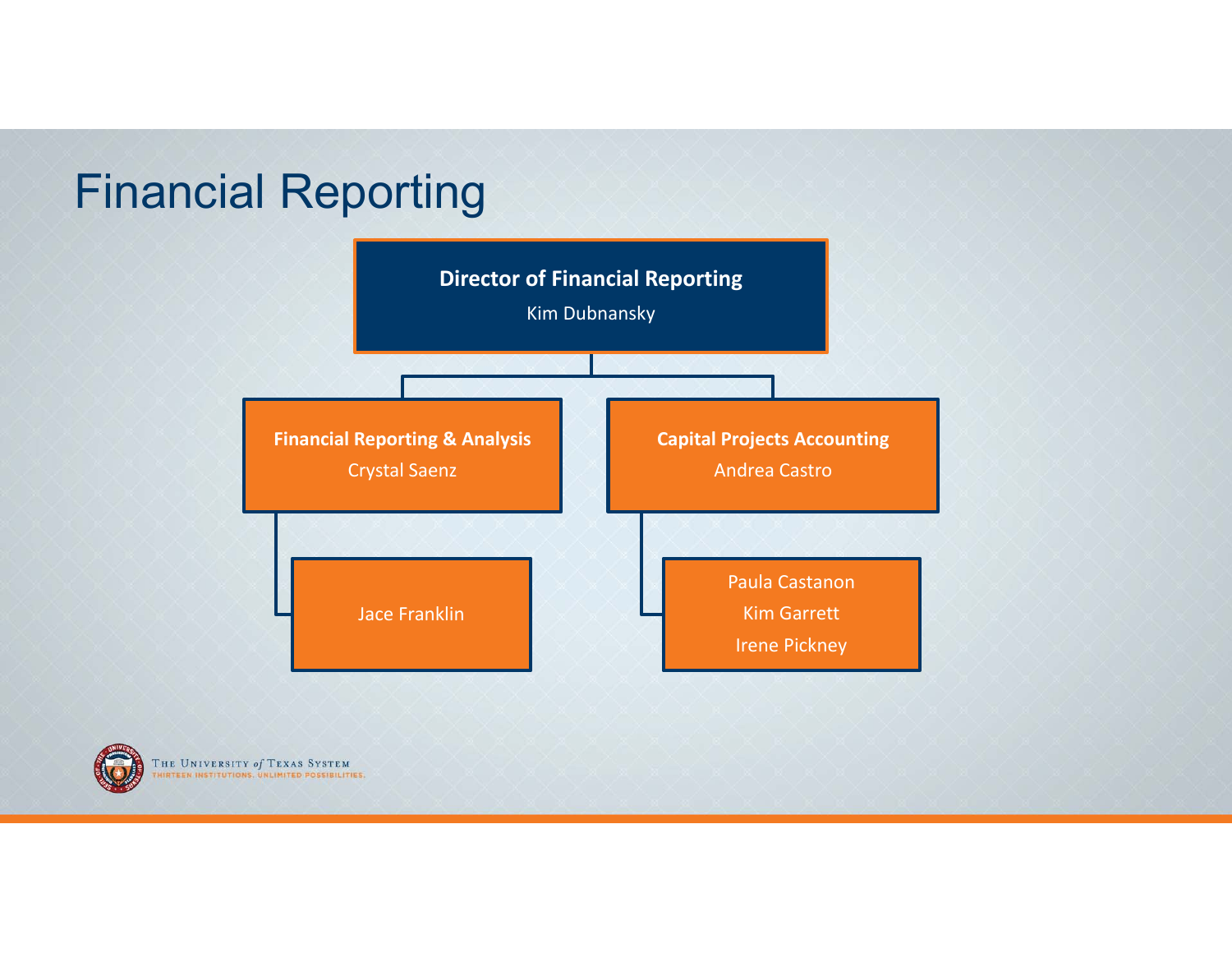## Financial Shared Services





THE UNIVERSITY of TEXAS SYSTEM RTEEN INSTITUTIONS. UNLIMITED POSSIBILITIES